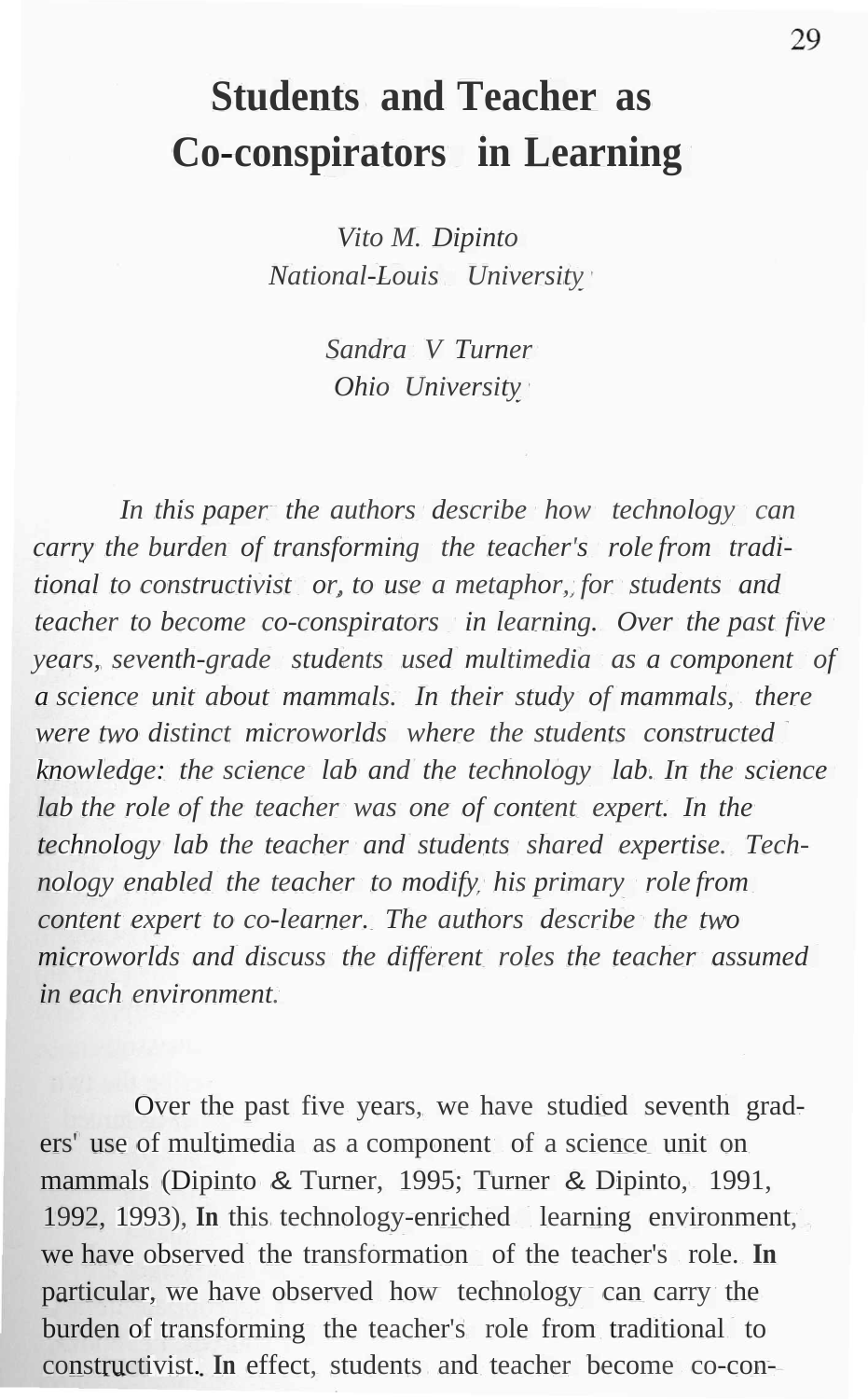spirators in learning. **In** a technology-enriched environment teachers experiment with various new and unfamiliar instructional strategies, and in the process, confront their beliefs about the teacher's and students' roles in the classroom (Ringstaff, et. aI., 1991). The introduction of technology serves as both a symbol and a focal point for change that invites teachers to reexamine their traditional role as dispensers of knowledge and encourages them to adopt a constructivist role as co-learners with students.

The Hypermedia Zoo Project involves seventh graders and their science teacher in two distinct classroom activities. **In** the first activity, the students design and author a multimedia document based on their individual observations of a mammal at a large urban zoo; this occurs in the technology lab. **In** the second activity, the students conduct library research about their mammal and write a term paper; this occurs in the science lab and classroom. Thus, in their study of mammals there are two distinct microworlds where the students construct knowledge: the science . lab and the technology lab. **In** the science lab the role of the teacher is one of content expert. **In** the technology lab the teacher and students share expertise. Technology enables the teacher to modify his primary role from content expert to co-learner. Furthermore, this shift in roles occurs even when the teacher is, as in this case, an experienced teacher of both science and technology and is knowledgeable and comfortable in both domains.

A matrix of teacher's roles emerges from this study: manager, leamer, instructor, collaborator, explorer, assessor, conversationalist, audience, and model. We will describe the two microworlds and discuss the different roles the teacher assumed in each environment.

## The Science Lab Microworld

The techniques for writing the mammal term paper are fairly traditional. Students learn how to locate appropriate library materials; how to take notes from a variety of sources, i.e. books, journals, interviews, videos, etc.; how to prepare an outline; and

#### 30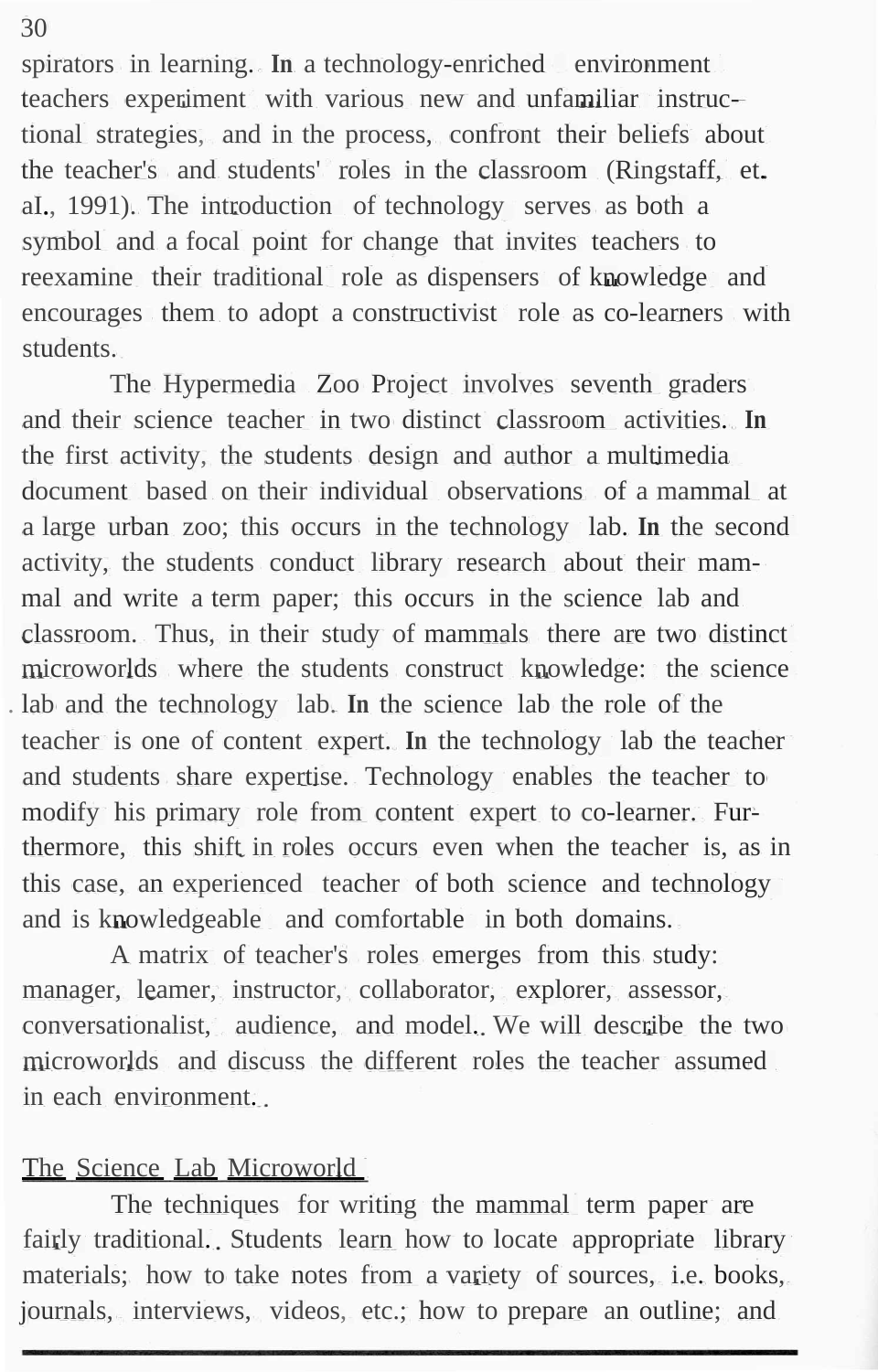how to present ideas and support them with citations to references. The topics which students must cover in the term paper are specified in the science curriculum: physical description, classification, zoo habitat, natural habitat, critique of zoo habitat, range, human impact, and mammal behavior. In addition, students compose a variety of expository and creative writings related to mammals. The teacher's role in this process is also fairly traditional: the teacher is the *instructor,* the *manager* of the instructional process, the *audience* for the students' writing, and *assessor* of each student's achievement.

Yet this is not a traditional classroom. It exemplifies most of the characteristics Brooks and Brooks (1993) and Loucks-Horsleyet. al. (1990) describe as defining a constructivist classroom environment. Although there is an initial focus on basic scientific and writing skills, the overall emphasis is on pursuing student questions with the goal for each individual learner to understand the interrelatedness of life grounded in the specificity of an individual mammal. There is no *tabula rasa* mentality here. Information is not given; rather students discover questions to explore. The teacher is interactive, mediating the information sources with these student inquiries. Assessment is not a teacherconstructed evaluation at the conclusion of the unit but an integral part of learning, woven throughout the project. In spite of this student-centered approach, students still perceive the role of the teacher as the "sage on a stage." In the words of two students, who were asked by the teacher to compare the science lab environment to the technology lab environment:

> Jacob: Well, it [the science lab] is *your* classroom. We get to do lots of neat stuff and you give us lots of freedom but you still are the teacher! Jessie: In science you'll say "OK, this is what we are talking about and ... "

From the students' point of view, the teacher is the one in charge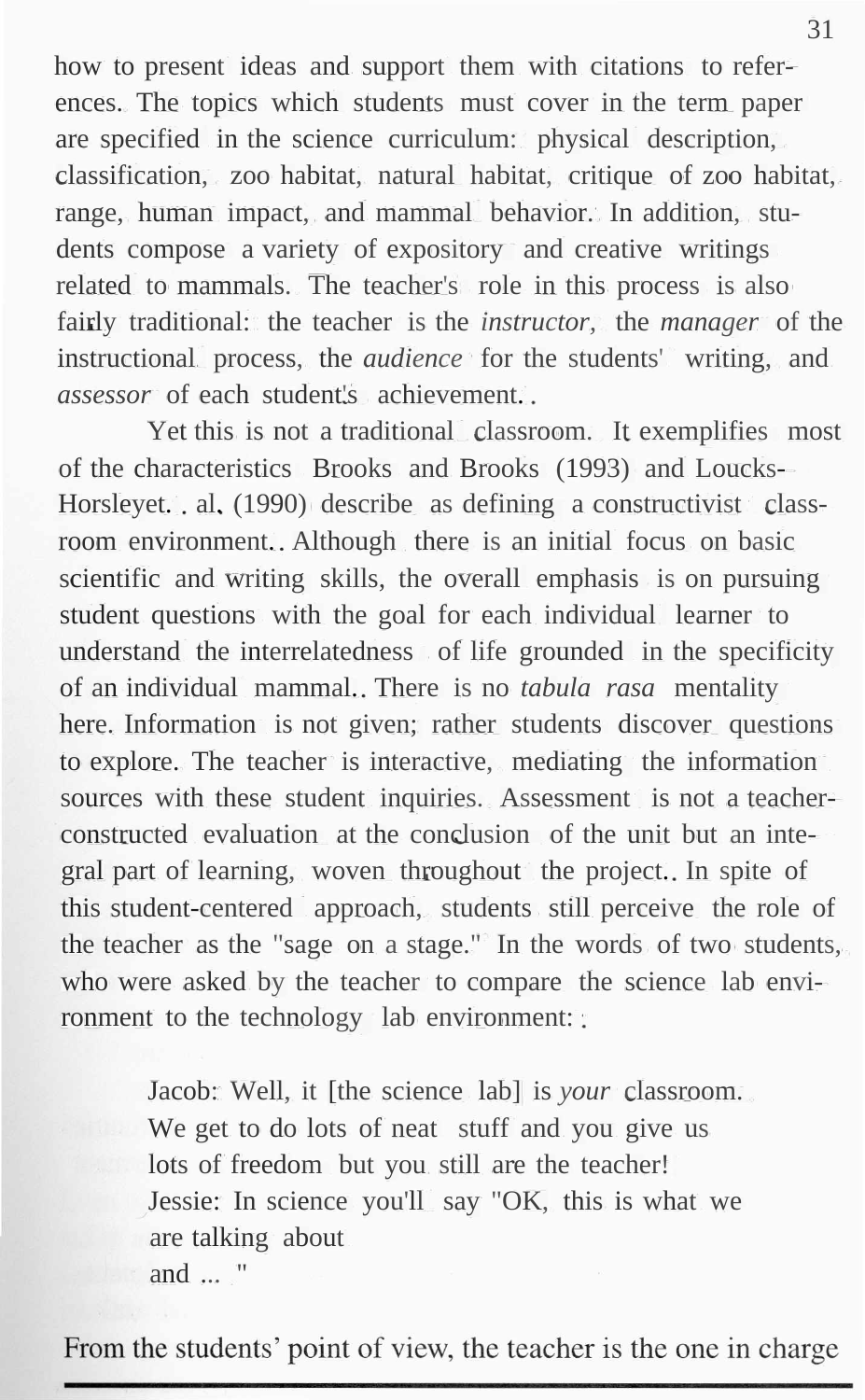in the science lab micro world.

## Technology Lab Microworld

In the technology lab microworld the students learn to use HyperCard to create multimedia research reports about mammals. Each student observes, records and illustrates the physical characteristics, locomotion, and behavior of a specific mammal during four field trips to a zoo. Then they determine what information to include in their report, organize it into screen-size cards, link the cards together in a meaningful way, and present their reports as multimedia documents incorporating text, scanned graphics, videodisc images, recorded sound, and QuickTime movies.

Several elements of the technology-enriched environment contribute to the transformation of the teacher's role. First, exploration is the primary mode of instruction. In the science lab, students are concerned about doing the investigation or research paper the "right" way. This attitude focuses the expertise on the teacher. In the technology lab, the teacher encourages the students to explore a variety of HyperCard stacks and modify some of them by adding their own stories, graphics, and links. This exploratory process establishes shared expertise among the students. Expert knowledge about the technology resides in the students as much as in the teacher.

Second, in the technology lab collaboration is natural and spontaneous. Students actively seek help from their classmates and provide help when asked. In their individual explorations students learn different things about the technology and are enthusiastic about sharing their discoveries with each other.

Third, the technology environment provides opportunities for student-centered assessment activities. For a peer assessment activity, for example, the teacher guided students as they brainstormed ideas and developed a form to guide them in reviewing one another's stacks. As part of their self-assessment, students wrote a reflective essay about what they learned while doing their HyperCard project.

32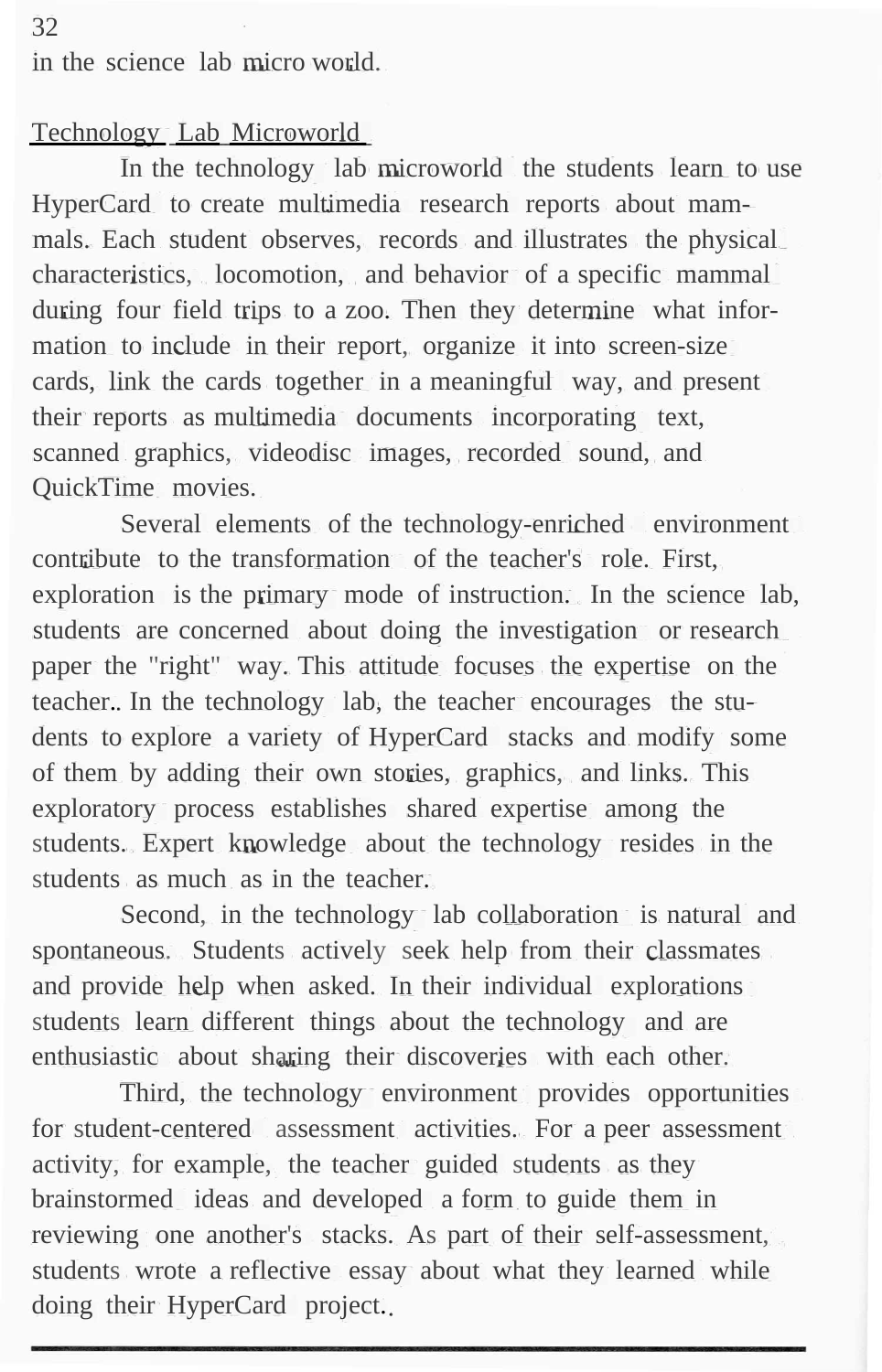Fourth, as Brown and Campione (1990) also observed, the technology environment facilitates the development of a community of learners among students and teacher. In the science lab microworld the students view the teacher as an outsider to their learning and social culture, but in the technology lab microworld the role of the teacher is de-emphasized to the point where students are empowered to take charge of their individual learning.

> Jessie: I like how a teacher can become a student and the students can be teachers [in the Mac lab].

This sense of community is made possible when the students invite the teacher to be part of their learning culture and its inherent social interactions.

> Nick: The teaching involved us relying on each other-a very good thing-with minimal boundaries. The major good thing about the teaching method used is that it brought us together more as a class. This was simply because we had to rely on each other for help as well as be responsible enough to help other people. It is a lot easier to come together as a community when you all have a common assignment, with the same problems and things to do. You can relate to someone very well. There are conversations about how the QuickTime movie won't work on your stack for some reason or how you have had disk problems with saving stacks.

Even though the teacher participating in this project was committed to a student-centered constructivist pedagogy, establishing a sense of community was easier to accomplish in the technology lab than in the science lab.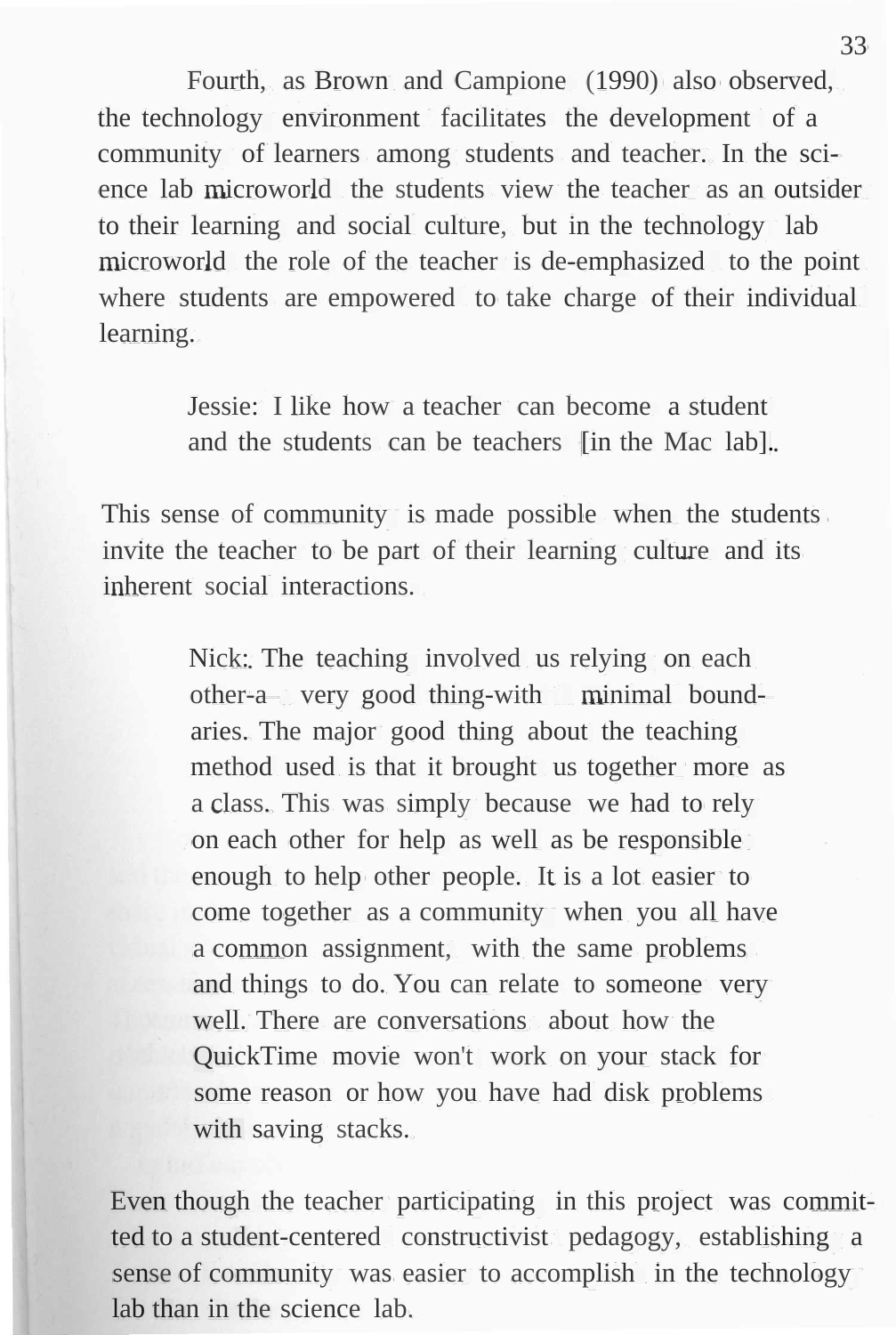Shared Roles

In the course of working in the technology lab, the roles of manager, leamer, instructor, collaborator, explorer, assessor, conversationalist, audience, and model are shared among the

students and teacher without any sense of transition mediated through the teacher.

#### **Manager**

The managing role requires that students maintain the physical environment and monitor their own and others' behavior so that the tasks can be accomplished efficiently. Students also recognize the need to share limited resources, such as one graphics scanner and one VCR. In one instance Jessie assumed the role of manager for the computer station with a microphone:

> Jessie: Matt, are you done using the sound? If you're done, then you can switch computers because there are other people waiting to do sound.

Students even develop a sense of responsibility for specific hardware as a result of being trained as student experts.

#### Leamer and Instructor

The students already know that their primary role is learner. They also began to view the teacher as learner because he frequently modelled help-seeking behavior. When he couldn't solve a problem, he asked for ideas or assistance from the students. For example, the teacher was working with Eric to debug a scripting problem. After several minutes, he and Eric ran out of ideas and the teacher asked for help:

> Teacher to the class: Somebody come here. Eric is having a problem and we need someone who can navigate a bit with scripting.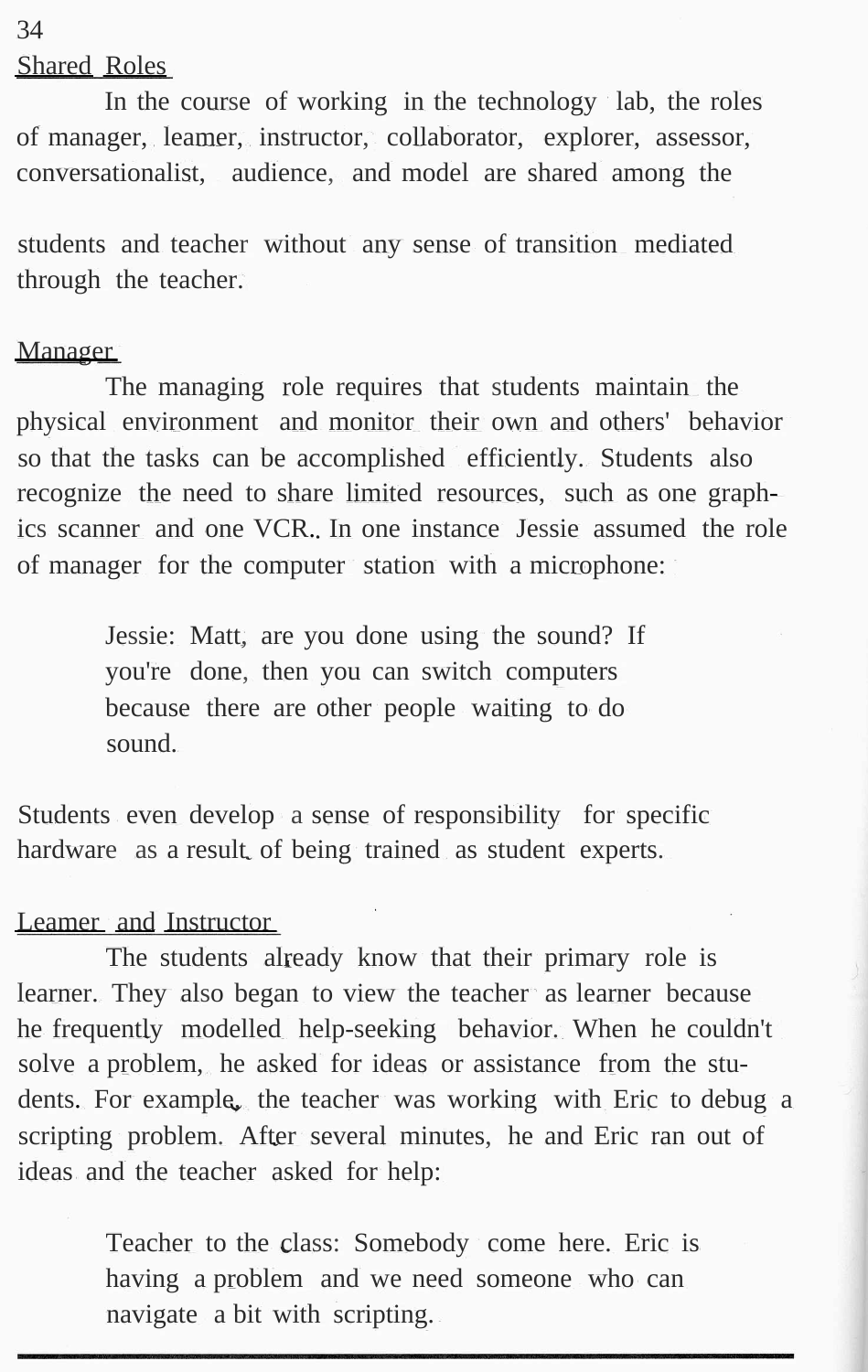Matt responded and the teacher left. After about ten minutes Matt and Eric successfully solved the problem.

The teacher also sought the students' expertise about technology to add to his own repertoire of HyperCard skills. For example, the teacher observed Jacob do a manual reset and asked what he did:

> Teacher: What did you hold down to do a manual reset? OpenApple-Option-Escape? Jacob: No, that's to do an exit. OpenApple-Control-Restart works on any Mac LC.

The students provided evidence in their written self-reflections that they recognized the teacher's role as co-learner:

> Jacob: We could show the teacher something and get off track so easily and still learn a lot. Matt: I like to be the teacher and give advice. It's neat how the teacher calls a student over to give another student advice.

Conversely, the teacher is primarily viewed by himself and the students as the instructor. However, for the students to share in this role, the teacher established student experts. Individual students were trained on specific techniques: scanning, accessing the videodisc, recording audio, and digitizing video. These students in turn were responsible for teaching their classmates how to do these things and for troubleshooting any problems.

> Katy: I became the expert on the scanner. I helped most people do their first scan. I thought that it would be a great responsibility to help all those people scan. I also felt good about being someone who helps in place of a teacher. I was very comfortable when another student helped me, unlike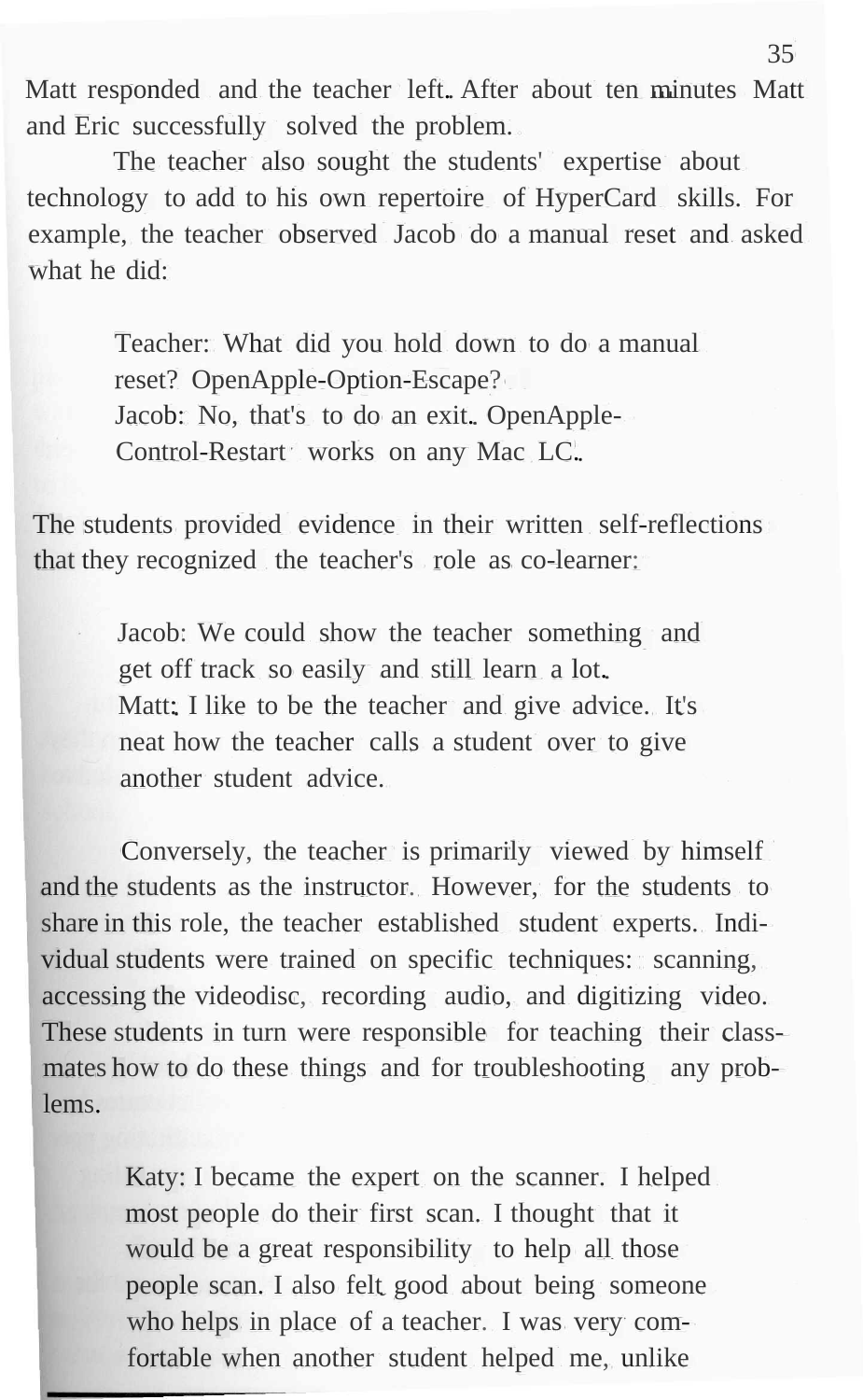when a teacher helps and it is sort of tense. The kids know each other fairly well, and therefore, are able to help out more effectively.

## Explorer, Collaborator, and Model

Exploration is essential in establishing multiple kinds of expertise among the members of the class. Some students explored the graphics options, another discovered visual effects, and another learned how to do animation. One student remarked that he "learned a lot of neat things" while another commented that she "discovered things worthy of questions." A third student reflected on the value of exploration:

> JJ: The teaching really let us explore by ourselves and solve our own problems. If you don't solve your own problems how can you learn?

Exploration led to collaboration. In exploring, the students learned different things about the technology and then they collaborated to share what they had learned. Collaboration led to finding the answers to questions among themselves.

> Matt: Instead of a teacher doing everything, we each had a job. JJ did one thing, Marcus did another and I did something else. We mixed it all up and put it all together into a final product.

As a result, the teacher was free to explore in the technology microworld along with the students. The teacher collaborates by engaging in help-seeking behaviors as well as by facilitating peer collaboration. This role as collaborator also involves modeling how to help one another answer questions and solve problems. The teacher explicitly encouraged students to consult, with classmates, to discuss design elements, and to move around the lab to observe and interact with classmates.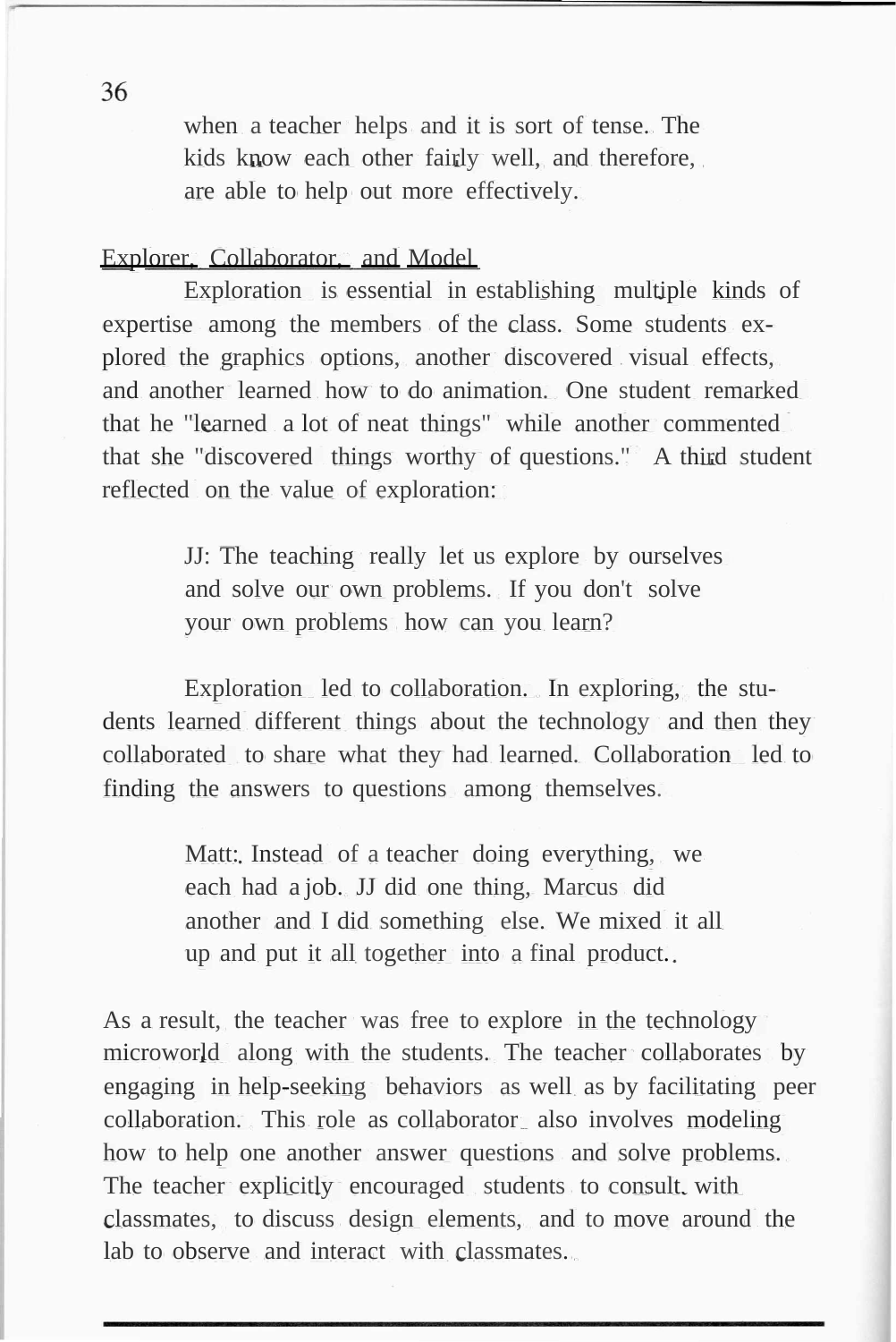Becky: When we talked to the teacher, he didn't just give us a solution; he helped us and talked us through it to see what we had done and see how we could fix it.

#### Conversationalist

The social nature of the technology lab micro world was an essential part of the students' experiences. The teacher became part of these social interactions as well. This sense of community was seen in the teacher and students' sensitivity to one another's feelings, their forgiving of mistakes, their sense of responsibility to help one another, and their joint sense of self-esteem. The teacher as conversationalist contributed to his inclusion in this community.

> Courtney: I liked how Mr D just dropped in and came by and joined the fun.

Although these dialogs arise out of the content of this project, the conversations sometimes occurred over lunch or even outside of school.

> Katy: Mr D came by and started talking about something that had nothing to do with laserdiscs; it was neat. James: We [the teacher and student] would just stop doing work and talk for a minute. Becky: **In** the Mac lab environment you can get away from your work and drop by and see what other friends are doing.

### Audience and Assessor

By definition, the teacher is the primary audience and assessor of the students' work. However, one's peers are also a powerfully motivating audience. **In** the process of helping each other and sharing new discoveries, students tried out each others'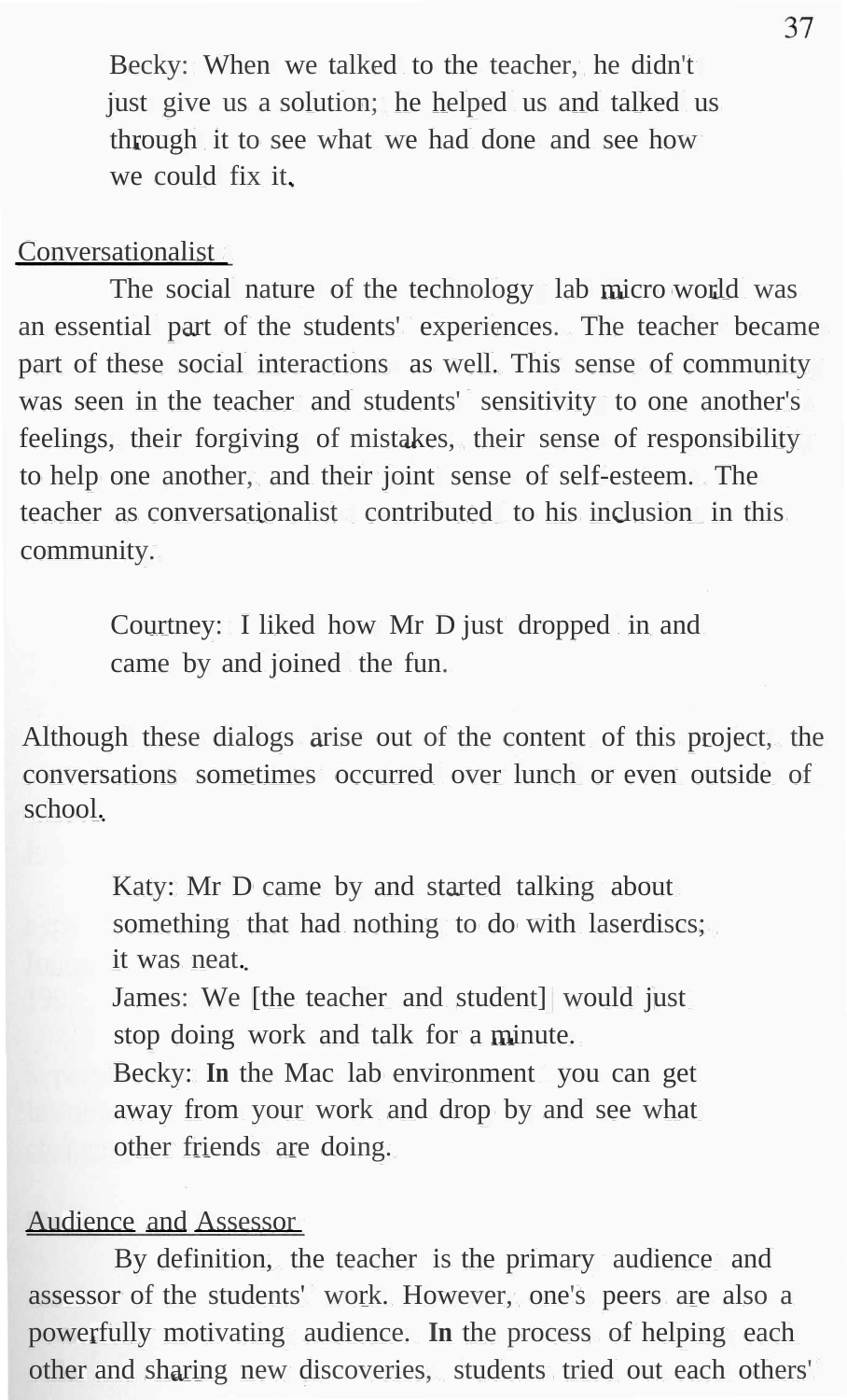stacks and offered ideas and suggestions for improvements. In addition, students were required to ask a classmate to look at their stack and provide feedback before submitting their stack to the teacher.

These shared roles become the tapestry upon which the transformation of the teacher's role is viewed. The technology microworld is an example of a dynamic constructivist learning environment. It has become a place where students and teacher become true co-conspirators in learning! In the words of one student:

> Bridget: I strongly think the way HyperCard was taught should not be changed. In fact, I think if it is changed the upcoming seventh grade class would be cheated out of an awesome kids' workshop run by kids. I think the way this seventh grade was taught, by the kids instructing others, is the best way to learn.

38